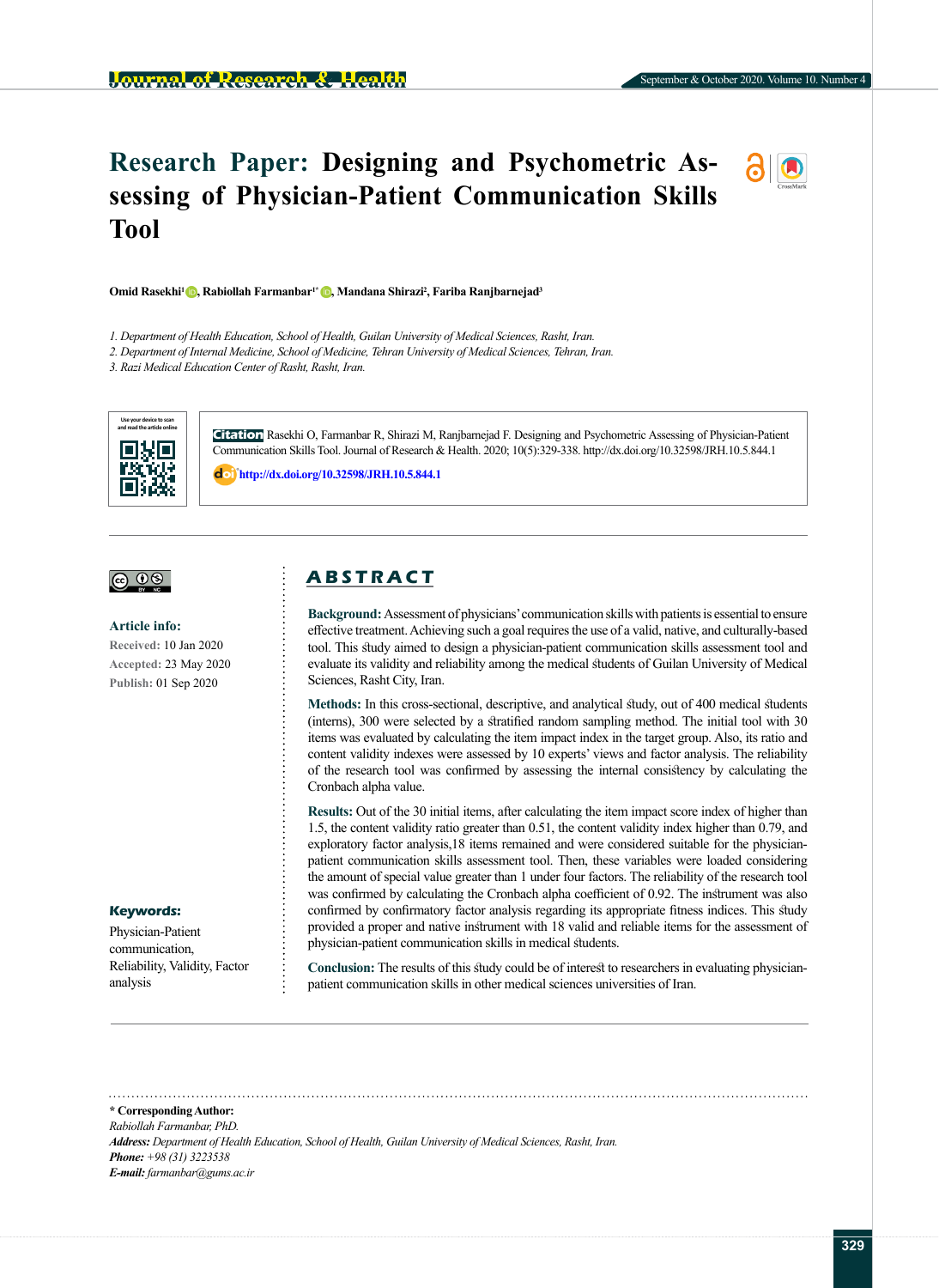## **1. Introduction**

ommunication skills have been a key component of medical professional skills [\[1\]](#page-8-0) and proper communication affects the performance of medical staff [\[2\].](#page-8-1) Regardless of a physician's academic knowledge, having good communication is a very crit-**C**

ical factor in helping with patients' problems [3]. Effective communication between physicians and patients is a key clinical skill [\[4\].](#page-8-2) Good communication with patients is critical in achieving the right diagnosis and improvement of clinical outcomes. Communication skills, like other medical capabilities, must be respected and prac-ticed [\[5\]](#page-8-3). Communication in human life is so crucial that some authorities believe the human growth, personal injury, and human development are all formed as a result of the communication process [\[6\].](#page-8-4)

Successful application of communication skills has implications such as better diagnosis, reduced patient stress [\[7\]](#page-8-5), fewer medical errors, improved disease progress [\[8\]](#page-8-6), and higher physician's and patient's satisfaction [\[9\]](#page-8-7). Many experts consider the ability of proper communication as the most important feature of health care workers [\[10\]](#page-8-8). McGillton believed that communication skills are an important part of medical practice and effective communication was the basis for improving the quality of medical care [\[11\]](#page-8-9). To optimally deliver their professional services, medical students should be able to communicate well with their patients. On the other hand, poor communication skills have detrimental effects on various physical, psychological, social, and economic dimensions of health care [\[12\]](#page-8-10).

Studies of complaints from medical teams show that many of these complaints are not related to the scientific and operational skills but rather to communication skills with the patient. In other words, the communication error causes most of the complaints and medical violations [\[13\]](#page-8-11). Parry argued for the importance of teaching these skills as communicative process training that leads to the improvement of expected outcomes in patient care  $[14]$ .

 Regarding the physician-patient communication skills, several tools have been used throughout the world, including the Calgary-Cambridge physician-patient communication skills assessment tool, which is a framework for accurate and exact physician-patient communication training programs. It has been introduced as a starting point for the program of researchers, facilitators, and learners at all levels and applicable to researchers. However, it is a non-Iranian [\[4,](#page-8-2) [15\].](#page-8-13) Patel Cole also focused on physician-patient communication skills tools based on the Cambridge Calgary instrument model and this is also a non-native tool  $[5]$ .

Also, the World Health Organization has presented a model for physician-patient communication skills, which is a three-part checklist and assesses the level of physician-patient communication skills by the observer, including five domains (interpersonal communication skills, data collection skills, patient information skills, and patient education skills) and 42 items on communication skills assessment [\[16\].](#page-8-14)

Considering what was said, the assessment of physicians' communication skills with patients is necessary to ensure effective care. According to the reports of medical students, as future physicians, appropriate tools for assessing the communication skills of this group are not available. On the other hand, because of the different cultural context of Guilan Province, the present study aimed to design a physician-patient communication skills assessment tool for Guilan medical students and psychometrically evaluate it.

## **2. Methods**

In this cross-sectional, descriptive, and analytical study, the study population consisted of interns of Guilan University of Medical Sciences in Rasht City, Iran. The sample size was found 300 according to factor analysis and the number of variables (30 variables). The sampling method was stratified random.

The present study was an instrumentalization and localization study and the study procedure had the following stages. At first, after an extensive review of educational texts, models, and tools endorsed by accredited internal and external academic institutions and universities and reviewing the previous related studies and consultation with experts, two instruments which had already been translated into Persian i.e., the physician-patient communication skills measuring instrument with 25 items (Calgary-Cambridge) [\[4\]](#page-8-2) and the 30-item interpersonal communication skills questionnaire for health interfaces standardized by Vakili et al. [\[17\]](#page-8-11) were considered suitable for the present study.

In the next step, by consulting with a panel of experts, including specialized medical training experts (n=2), health education experts  $(n=2)$ , psychiatrists  $(n=2)$ , a clinical psychologist (n=1), a rheumatology subspecialist  $(n=1)$ , an internist  $(n=1)$ , and a forensic specialist  $(n=1)$ , the required questions to design the new questionnaire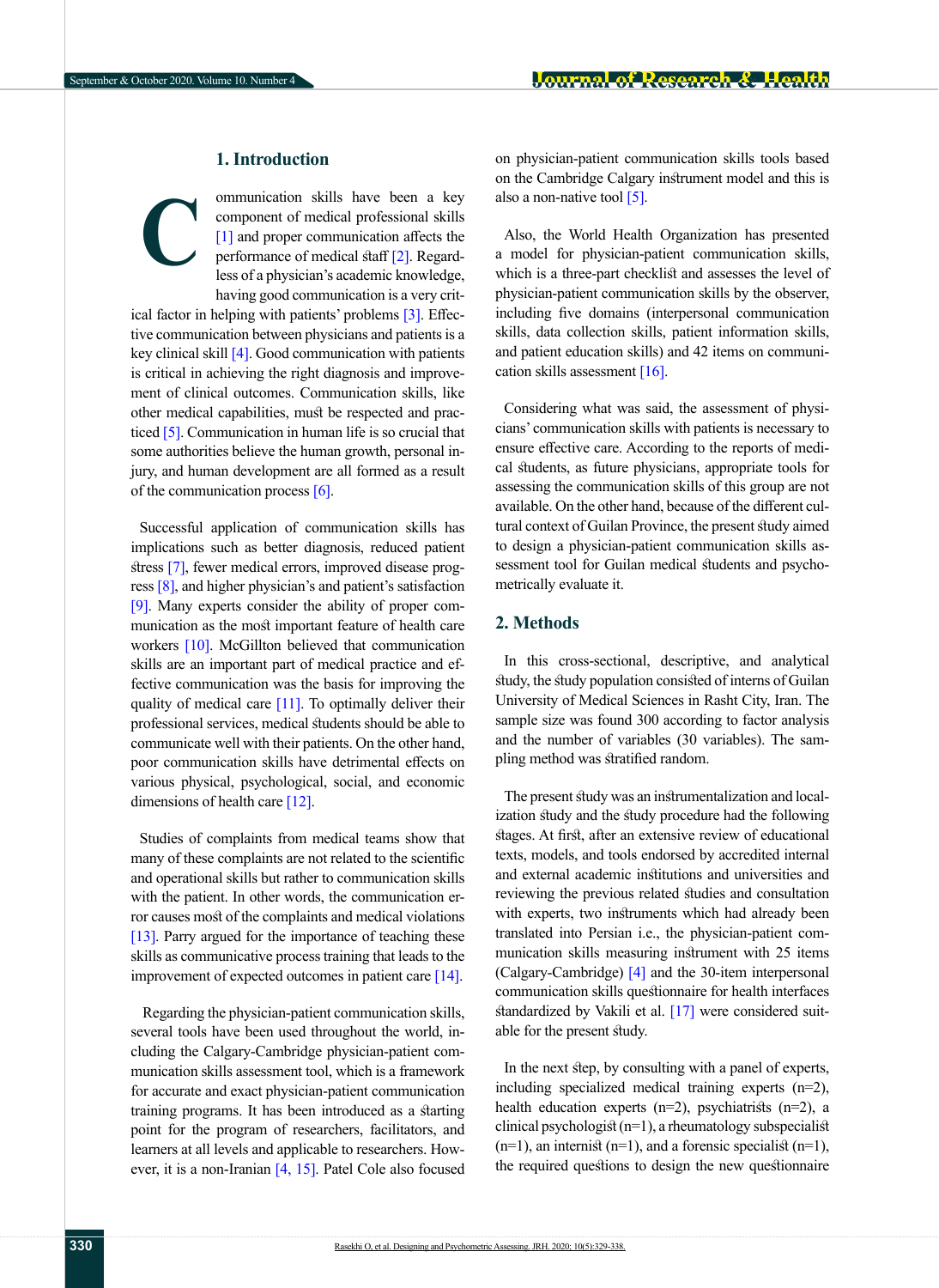were selected and after the consensus of the panel of experts and using nominal group method, the priority of the specific questions were determined. Next, 30 items were designed and grouped into seven main categories, and according to the content of items under the headings of communication skills, they were named as follows: session start, data collection, understanding the patient's perspective, structuring the interview, establishing communication, providing explanations, and planning, and the session end. The face and content validity and reliability of the instrument were then evaluated as follows.

#### **Face validity determination**

 To determine the face validity of the research instrument, the main focus was on the target group. For this purpose, at first 10 samples from the population of the target group (clinical medical students of Guilan University of Medical Sciences) were given the questionnaire and after collecting the completed questionnaires, the face validity of the research instrument was assessed by two methods of quantitative (item impact index score) and qualitative. At this stage, a 30-item instrument was obtained. In this study, the Content Validity Ratio (CVR) and the Content Validity Index (CVI) for the items were obtained > 0.8, and from 0.9-1, respectively.

#### **Content validation by the expert panel**

To determine the content validity of the research tool, the related questionnaire was given to 10 experts with specialty in medical education (n=2), health education  $(n=2)$ , psychiatrist  $(n=2)$ , clinical psychology  $(n=1)$ , rheumatology (n=1), internal medicine specialist (n=1) and forensic specialist (n=1) and the content validation of the instrument was obtained via qualitative and quantitative manners (content validity ratio and content validity index). In the next step, the validity of the instrument structure was investigated by exploratory and confirmatory factor analysis.

## **Structural validity determination by exploratory factor analysis**

Factor analysis is one of the most validated methods for structure validation, especially in tools that measure psychological characteristics [\[18\]](#page-8-15). It tries to identify the underlying variables or factors to explain the pattern of correlation between the observed variables. In the present study, given that the investigation tool had been designed by the researchers for the first time, exploratory factor analysis was used to group items that have an intrinsic correlation. This type of factor analysis is often used in the early stages of research instrument design.

Before performing the principal components analysis, the fit of the data for factor analysis was assessed. The operable matrix should contain some relatively high correlations. Takahashi et al. showed that if none of the correlations reaches 0.3, the use of factor analysis would be in doubt  $[19]$ . The correlation values greater than 0.4 were considered in this study. First, the data were analyzed for normality to adopt an appropriate exploratory factor analysis. Finally, the structure validity was confirmed by confirmatory factor analysis.

## **Confirmation of structure validation v ia confirmatory factor analysis**

To confirm the measurement tool derived from the exploratory factor analysis step and to present a model for measuring the physician-patient communication skills customized to use in Guilan region, we used the confirmatory factor analysis method via the maximum likelihood method. To perform the confirmatory factor analysis, after entering data in SPSS version 18 and importing it into LISREL8.80 software, the measurement model was obtained. After validating the instrument, the reliability of the instrument was assessed.

**Determining reliability (internal cohesion) of physician-patient communication skills in medical students**

One of the most common methods of measuring the reliability in questionnaire questions is the Cronbach alpha coefficient, which is based on the internal consistency of the scale within the questionnaire. In this regard, the Cronbach alpha internal consistency was used to determine the reliability of data collection tools. The reason for using the Cronbach alpha method was that since the concepts tested in this study, namely physician-patient communication skills, are considered to be a state rather than a feature, so variable states of these concepts may be observed over time [20, 21].

## **3. Results**

After assessing the face and content validity of the mentioned tool, we analyzed it via exploratory and confirmatory factor methods for its localization process. For this purpose, the Kolmogorov-Smirnov test showed that data distribution was not normal, so in factor analysis using the unweighted least square method and with varimax rotation, factors were identified and the loading rate of the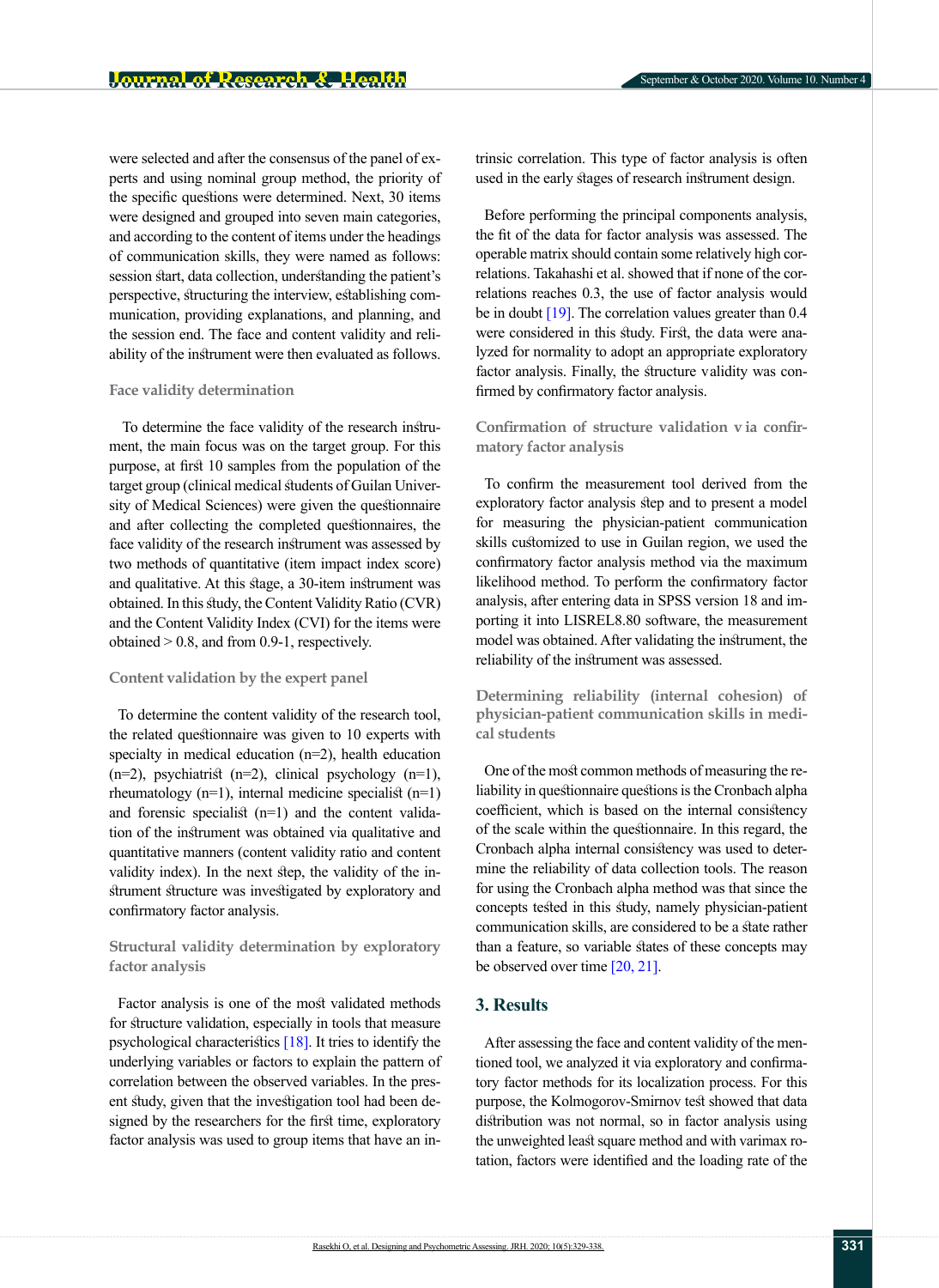**Table 1.** KMO test and Bartlett's test

| Kaiser-Meyer-Olkin Measure of Sampling Adequacy | <b>Bartlett's test of Sphericity</b><br><b>Approx. Chi-Square</b> | df  | Sig   |
|-------------------------------------------------|-------------------------------------------------------------------|-----|-------|
| 0.847                                           | 3662.658                                                          | 435 | 0.000 |

URH

variables on each factor was evaluated. Based on the Kaiser-Meyer-Olkin test result (KMO=0.84) and Bartlett's test of sphericity (P=0.000), the sample size adequacy was confirmed for exploratory factor analysis (Table 1).

In exploratory factor analysis, four factors with a cumulative variance of 41.19% (all four of which had a special value above 1) were able to detect physicianpatient communication skills changes in the research population i.e., medical students of Guilan University of Medical Sciences [\(Table 2\)](#page-3-0). Regarding the number of variables loaded under the relevant factors, four factors remained with 18 items:

<span id="page-3-0"></span>**Table 2.** Exploratory factor analysis results for physician-patient communication skills questionnaire

| Factor                           | <b>Special</b><br>Value | <b>Explained</b><br><b>Variance</b> | The Cron-<br>bach Alpha<br><b>Coefficient</b> | <b>The Relevant Variable</b>                                                                                                                               | <b>Loading Rate</b> |
|----------------------------------|-------------------------|-------------------------------------|-----------------------------------------------|------------------------------------------------------------------------------------------------------------------------------------------------------------|---------------------|
| Introducing and building trust   |                         | 27.09                               | 0.84                                          | 29. I will make the necessary appointments with the patient regarding<br>future actions                                                                    | 0.672               |
|                                  |                         |                                     |                                               | 28. I encourage the patient to ask if they have more questions or<br>requests                                                                              | 0.666               |
|                                  |                         |                                     |                                               | 24. I provide the patient with accurate, adequate, and appropriate<br>information                                                                          | 0.656               |
|                                  | 8.12                    |                                     |                                               | 27. I do things like sorting, repeating, and evaluating the patient's<br>understanding to help them remember and understand the informa-<br>tion correctly | 0.567               |
|                                  |                         |                                     |                                               | 30- I will conclude the meeting with a summary                                                                                                             | 0.533               |
|                                  |                         |                                     |                                               | 2. I introduce myself and explain my role                                                                                                                  | 0.525               |
|                                  |                         |                                     |                                               | 25. I give proper feedback when appropriate and timely                                                                                                     | 0.518               |
| Interacting with patient<br>2.66 |                         |                                     | 0.77                                          | 5. I will be honest, confidential in communicating with the patient                                                                                        | 0.600               |
|                                  |                         | 8.87                                |                                               | 11. I avoid showing restlessness and nervousness                                                                                                           | 0.589               |
|                                  |                         |                                     |                                               | 10- I use intelligible questions and recommendations                                                                                                       | 0.579               |
|                                  |                         |                                     |                                               | 12. I review the patient's beliefs, concerns, and expectations                                                                                             | 0.546               |
|                                  |                         |                                     |                                               | 19. I'll treat the patient with respect                                                                                                                    | 0.516               |
|                                  |                         |                                     |                                               | 20. I do not judge the patient's views and feelings                                                                                                        | 0.516               |
| Gathering<br>information         |                         | 6.33                                | 0.71                                          | 7. I facilitate patient responses with appropriate verbal and nonverbal<br>techniques                                                                      | 0.684               |
|                                  | 1.99                    |                                     |                                               | 6. I start off with open questions and move on to closed questions<br>appropriately                                                                        | 0.617               |
|                                  |                         |                                     |                                               | 4. I encourage the patient to tell the story of their problems in their<br>own language                                                                    | 0.528               |
| Empathy<br>with the<br>patient   | 1.59                    | 5.31                                | 0.72                                          | 22. I show my empathy to the patient and provide the necessary<br>support                                                                                  | 0.779               |
|                                  |                         |                                     |                                               | 23. I will have appropriate non-verbal relationships with the patient                                                                                      | 0.696               |

URH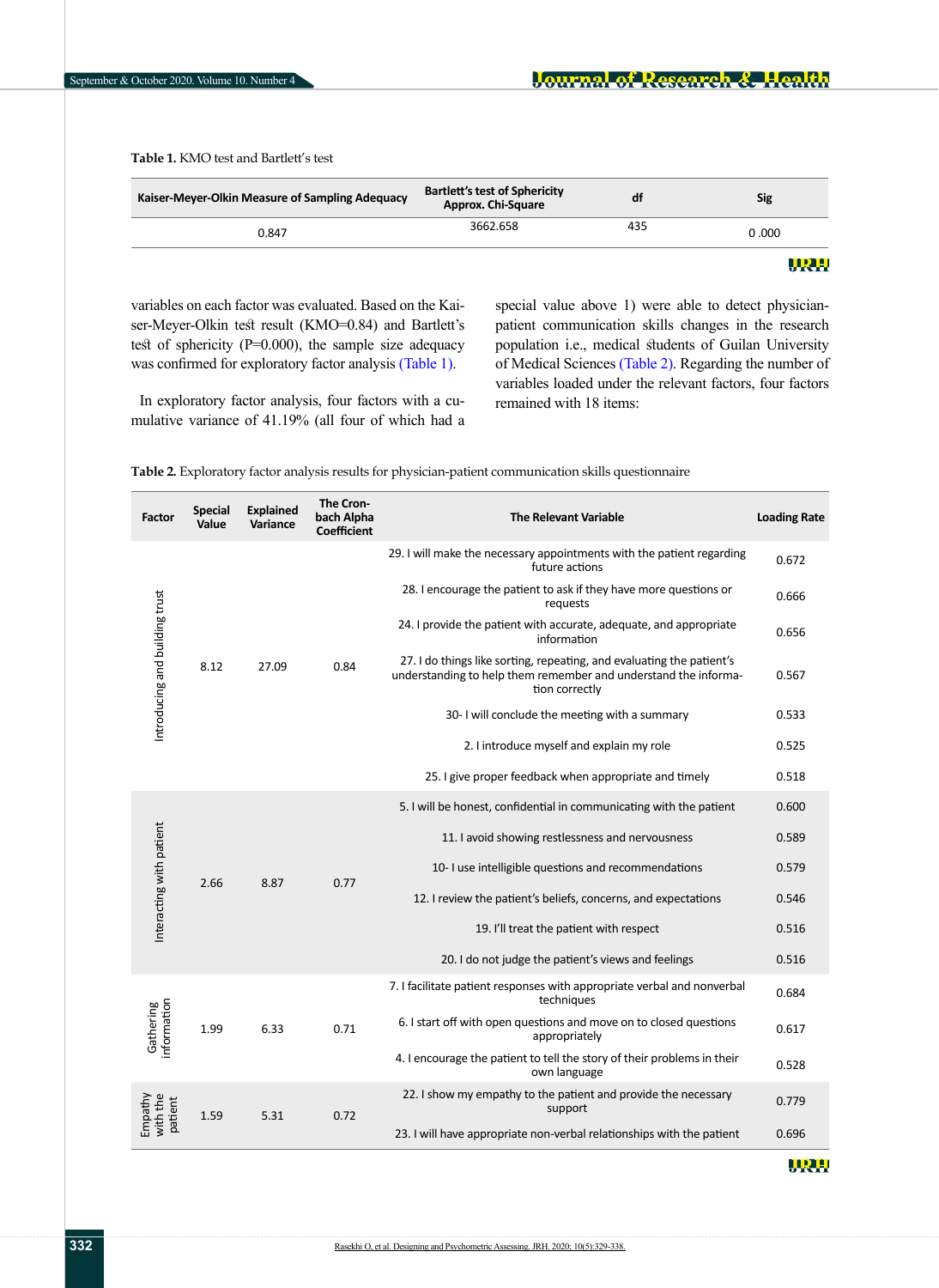| <b>Chi-Square</b> | dom | Index | Degree of Free- Goodness of Fit Comparative Fit<br>Index | Index | Normed Fit Non-normed Fit Square Error of<br>Index | <b>Root Mean</b><br>Approximation | Standardized<br><b>Root Mean</b><br><b>Residual</b> |
|-------------------|-----|-------|----------------------------------------------------------|-------|----------------------------------------------------|-----------------------------------|-----------------------------------------------------|
| 432               | 129 | 0.91  | 0.92                                                     | 0.89  | 0.90                                               | 0.08                              | 0.07                                                |
|                   |     |       |                                                          |       |                                                    |                                   | URH.                                                |

<span id="page-4-0"></span>**Table 3.** Confirmatory factor analysis of fit indicators for physician-patient communication skills assessment tool

The first factor (introduction and trust-building) loaded with seven items with the highest impact on physician communication skills with the patient, the second factor (patient interaction) with six items under load, the third factor (data collection) consisting of three items, and the fourth factor (patient perception) including two loaded items. It should be noted that these four factors were selected with respect to their special value of above 1. Also, and for the selection of items (questions) factor loadings above 0.4 were accepted. Obviously, in the factor analysis after rotation, 12 items were not sufficiently loaded and eliminated. The validated questionnaire of physician-patient communication skills includes 18 items in the exploratory factor analysis stage at Guilan University of Medical Sciences. Therefore, in exploratory factor analysis, the four main components were identified in the order of importance [\(Table 2\)](#page-3-0):

1. Introducing and trust-building with 7 items and variance of 27.09% and special value of 8.12.

2. Interaction with the patient with 6 items and variance of 8.87% and special value of 2.66.

 3. Data collection with 3 items and a variance of 6.33% and a special value of 1.99.

4. Empathy with the patient with 2 items and a variance of 5.31% and a special value of 1.59.

The tool obtained from the exploratory stage (four factors with 18 items) was fit to the data of the research samples and finally, the proposed measurement model was obtained as shown in [Figure 1.](#page-5-0) To select the most appropriate measurement model, we used t-statistic, factor loading rate, and correction and fit indices, in the way that the comparative fit index and goodness of fit indexes were equal to or greater than 0.90 indicating a good fit. Besides, the ratio of the Chi-square to the degree of freedom where the value of this index is less than 4 or 5 is adequate, and the root mean square residual and the root mean square error of approximation less than 0.8 indicates a good fit. Also, the normalized index of fitness was used of which a value higher than 0.9 is acceptable. The results of these indices are presented in [Table 3](#page-4-0).

As seen in [Figure 1,](#page-5-0) the identified factors in the exploratory factor analysis stage were confirmed by confirmatory factor analysis, and four factors were obtained in the analysis:

The first factor with 7 items (between 0.58 to 0.77), the second factor with 6 items (between 0.50 to 0.73), the third factor with 3 items (between 0.41 to 0.83), and the fourth factor with two items (0.61 to 0.93) were loaded. According to the fit indices in [Table 3,](#page-4-0) this model of measuring was considered suitable for the measurement of physician communication skills with local patients at Guilan University of Medical Sciences.

The Cronbach alpha coefficient was used to determine the internal consistency and confirming the reliability of the tool. The internal consistency between the first factor items was 84%, among the second factor items 77%, among the third factor items 71%, and among the fourth factor items 72% [\(Table 2\).](#page-3-0)

## **4. Discussion**

In order to evaluate medical students' communication skills when no suitable localized tool is available and considering the different cultural context of Guilan Province and the necessity for physicians' special attention to Guilani patients, this study was carried out to design a physician-patient communication skills assessment tool and psychometrically evaluate it. Finally, we produced an 18 item physician-patient communication skills assessment tool localized at Guilan University of Medical Sciences.

 These 18 items include four factors: introducing and trusting with 7 items; patient interaction with 6 items; data collection with 3 items; and empathy with the patient with 2 items. The important and noteworthy results of this study are the remarkable similarity of this research tool with the other designed tools of physician-patient communication in factors such as the way of collecting information, building trust and building communication, and planning and interaction with patients. These factors are common in most standard physician-patient communication tools such as 'physician-patient communication skills Calgary Cambridge tool' with 25 items [\[4\]](#page-8-2), the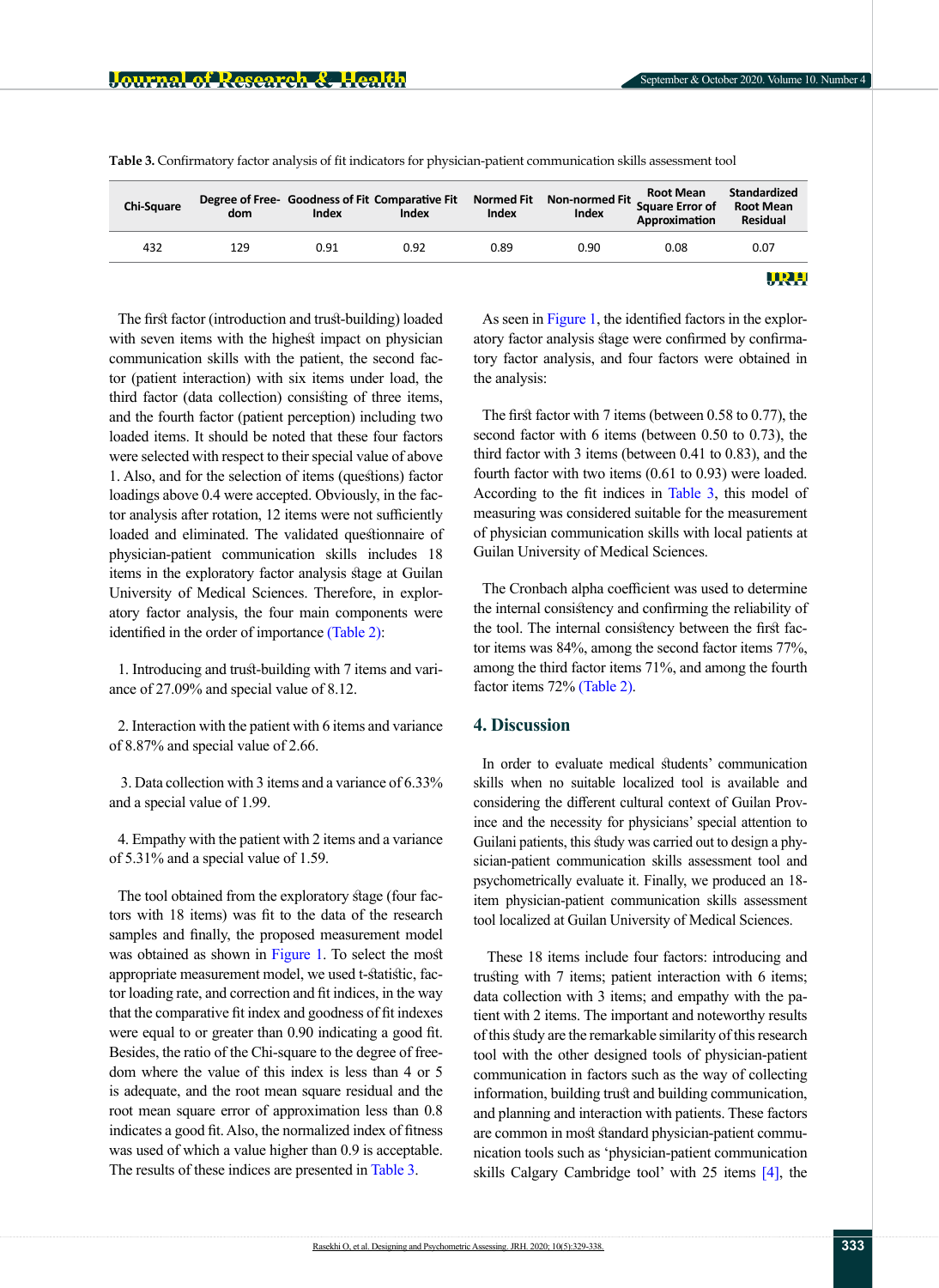

#### <u> WAS</u>

<span id="page-5-0"></span>**Figure 1.** Physician-patient communication skills fitting measurement model at Guilan University of Medical Sciences

WHO 42-item tool  $[16]$ , Takahashi 29-item tool  $[19]$ , Atari Moghaddam et al. 21-item tool [3], 30-item tool of communication skills of the health communicators of Vakili et al. [\[17\],](#page-8-17) nursing students' communication skills tool with psychiatric patients of Namdar et al. [22] and the 15-item tool of Gregory Makoul and associates [\[23\]](#page-9-0).

Regarding the importance of the tool designing process, we now briefly describe the process of tool designing for communication skills in Iran and in the world and compared them with the present tool designing process.

Vakili et al. study aimed to design and psychometrically evaluate an interpersonal communication skills tool among the Zanjan health communicators' population. The researchers described enough data upon the process of evaluation of the validity and reliability of the tool and psychometric process by utilization of the opinions of the target group and a significant number of experts. Ultimately they produced a tool with 30 items that would assure the reader of the quality of the designed tool's credibility and the way of evaluating it. However, despite the tool's positive points and good proof in standardization, it is only applicable in health communicators' groups and other personnel of the same level and it could not be generalized to other groups [\[17\]](#page-8-17).

In another study by Hossein Chari and Fadakar [24] using a revised version of the communication skills test (Revised by Queen dom), aimed to examine the impact of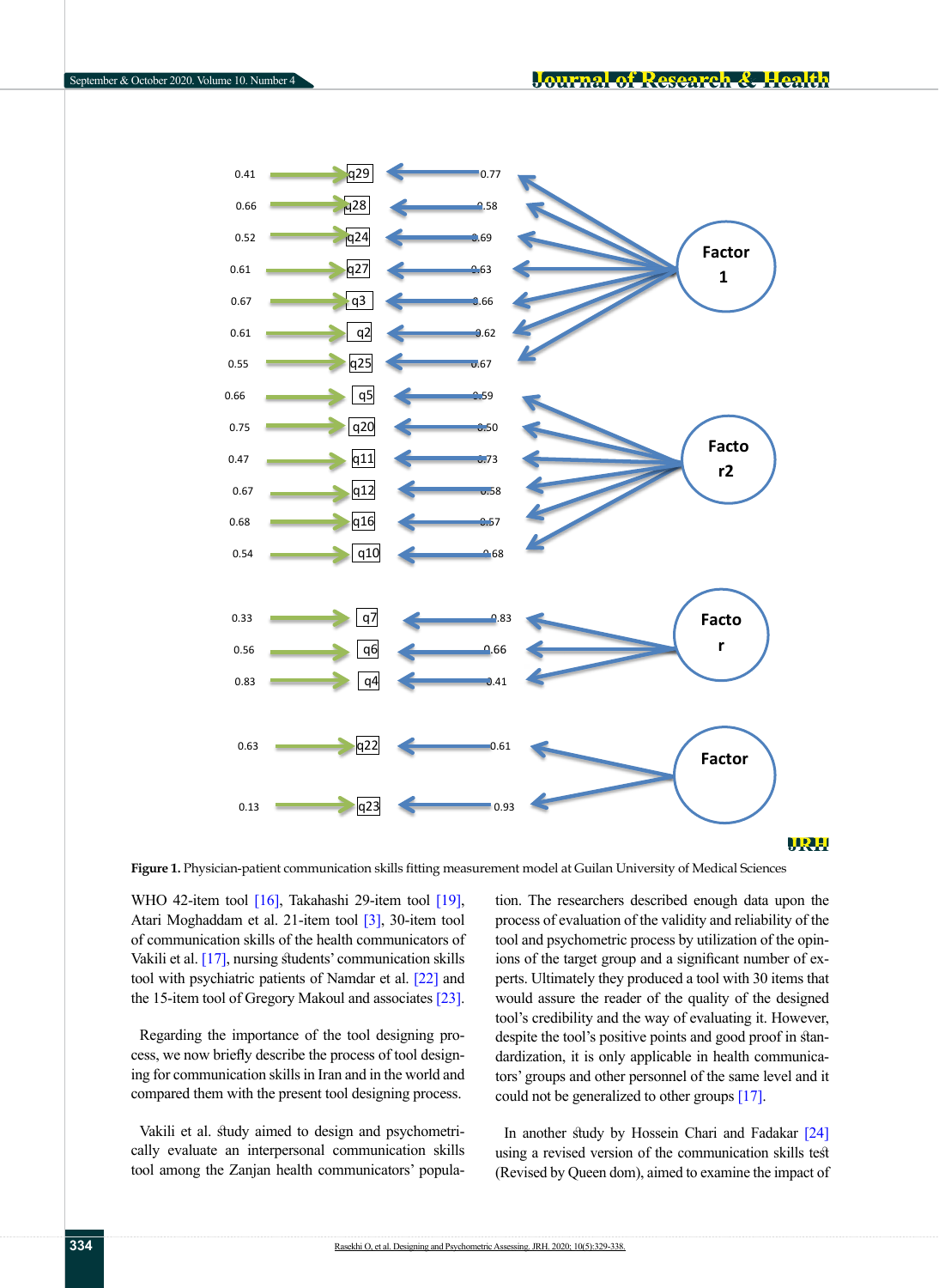the university on communication skills. The tool was first translated into Persian and after using a panel of three experts, the content validity of the variables was considered in accordance with Iranian culture. Then, using a confirmatory analysis factor and calculation of the Cronbach alpha, the validity and reliability of the above translated tools were confirmed. It seems that the ambiguity in the calculation of the ratio and content validity index and having three members of the expert panel are the limitations of this study. But this study evaluated the validity and reliability of the tool based on the psychometric process.

In a study by Namdar et al.  $[22]$  to assess nursing students' communication skills with mental patients, first by integrating the skill tool communications of Takahashi et al. [\[19\]](#page-8-16) and Kjellberg et al. [\[25\]](#page-9-2), a 43-item checklist was prepared. Then they determined the validity of the tool in three domains of general, verbal, and, nonverbal skills. Also, the use of the non-Iranian items which led to the failure of the provision of the necessary information regarding instrument validity measurement would be considered as a limitation for this tool.

In another study by Zighami Mohammadi and Haghighi to investigate the relationship between applying communication skills with physician-nurse collaboration, several non-Iranian questionnaires were used and the content validity measurement was used to determine the validity of the tool. Although the information on how to conduct validity has not been mentioned, the necessary information is provided on how to determine the reliability of the research instrument [\[26\]](#page-9-3).

One of the relatively common features of other Iranian studies is that, based on the purpose of the study, researchers designed study tools without providing sufficient information on its validity. For example, two studies were conducted by Managheb et al. to evaluate the effect of communication skills training through video feedback on interns' clinical ability and also to evaluate the effect of communication skills training on knowledge, attitude, and practice of family physicians. In the first study, a researcher-made checklist and in the second study a questionnaire was used and the researchers in both studies without providing details of the method of work stated that the validity and reliability of the research tool had been determined by using a three-member panel of experts and calculation of the Cronbach alpha value [\[27,](#page-9-4) [28\]](#page-9-5).

 In the study of Aghabarri et al., the relevant information upon the process of determining the validity of the content of the research tool has not been mentioned, but the determination of the validity and reliability of the tool has been described [\[29\]](#page-9-6).

Also, in the study of Atari Moghaddam et al, in which a 21-item questionnaire was used to evaluate the effect of physician-patient communication skills on medical students, nothing has been said about the method of determining the validity and reliability of the research instrument [3].

But in foreign studies, unlike the Iranian ones, the researcher often makes the reader aware and sure of the quality of the validity of the instrument used, either by citing the source related to the standardization of the instrument used or by providing details related to its validity and reliability assessment process. For example, Gregory Makoul et al. aimed to design and test a physician-patient communication tool to measure the patient's view of physician communication skills.

In designing a physician-patient psychiatric communication assessment tool process, after reviewing approved communication skills training models and tools from accredited scientific institutions such as SEGUE and the four habits model and the satisfaction questionnaire of the American Board of Internal Medicine (ABIM) and the Cambridge Calgary Toolkit and evaluation of the Client Health Systems and Providers (CAHPS), a 30 item list of physician-patient communication tasks was provided and after content validity, and using exploratory factor analysis, a 15-item communicative assessment tool was obtained to measure the patient's deduction of the interpersonal performance and physician communication skills. The reliability of the instrument in this study was determined by calculating the Cronbach alpha above 96%. Researchers in this study have provided complete and clear information on how to determine the validity and reliability of their designed tools [\[23\]](#page-9-0).

Also, in Takahashi et al. study, the validity and reliability of the instrument were investigated to present a new and easy method for measuring communication skills, in a way that is applicable by the individual or their family members. In this study, 29 items were formulated based on the content validity process, and by using factor analysis, they were divided into three factors of general communication skills, cooperative skills, and expressive skills. Factor analysis results showed that the designed tool can predict 63.4% of changes. The reliability of the tool was also confirmed with a Cronbach alpha of 91% [\[19\].](#page-8-16)

In this study, the researchers provided complete and accurate information about the method used to determine the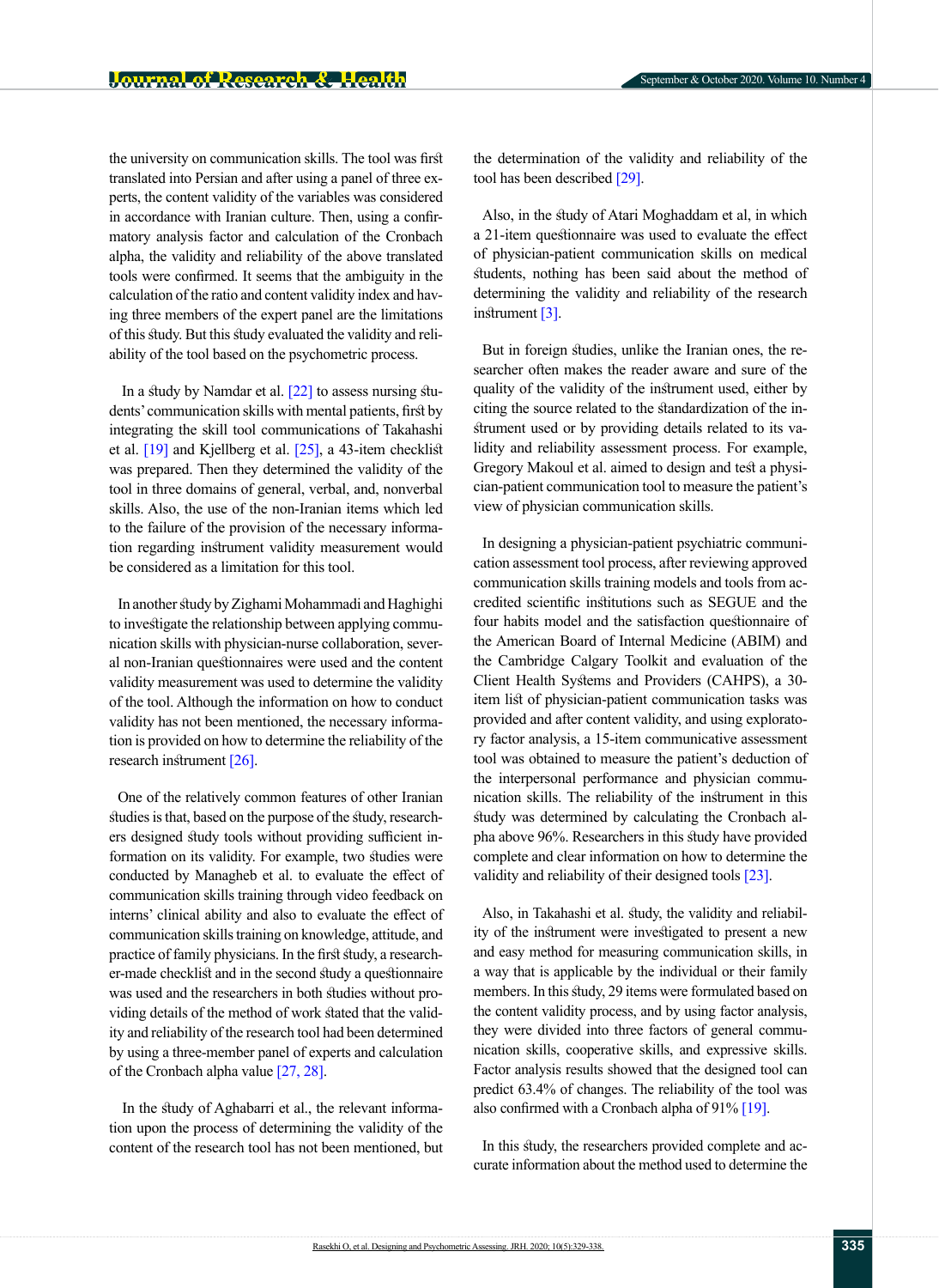validity and reliability of their designed tools. Therefore, it seems that even if the research instrument is provided with valid and reliable reliability, due to the lack of information related to the evaluation process, the reader may not gain the necessary confidence or knowledge about the quality of the research instrument. Given the direct relationship between the validity of the findings of each study and the validity of the research instrument, it would be necessary for researchers to pay more attention to this issue.

In the present study, along with the design of a valid tool for evaluating physician-patient communication skills, we tried to give the readers the awareness and reassurance needed by providing sufficient information on the process of the assessment of the validity and reliability of the tool. Designing this tool with 18 variables for the first time in our country, based on the psychometric process, taking advantage of the opinions of the target group, and a considerable number of experts, as well as attention to maintaining simplicity and cleanliness, are the positive points of this tool. The results of this study show that the designed tool has the necessary strength and validity to measure communication skills in the studied community.

## **5. Conclusion**

The results of the present study on the communication showed the high strength of the design of the tool, which could evaluate the key factors of communication skills at a high level and to include the main items of communication skills. With the 18-item tool of the present study, the medical education system can evaluate medical students' communication skills with the patients. Certainly, enhancing communication skills is one of the essential skills necessary for physician's contact with the patient. With a stronger communication with patients, physicians can collect sufficient information about the problems and sufferings of their patients which leads to reaching the diagnosis and appropriate treatment. These are the expectations of the therapy and the improvement of the clinical outcomes that patients ultimately seek from their physicians.

But the major and obvious difference between the tool and some of the related designed tools is the removal of the items related to the factors of starting the session, understanding the patient's perspective, and structuring the interview. However, some items of which are included as greetings with the patient, paying attention to appearances and uniforms during communication with the patient, maintaining the structure of the interview, scheduling the interview components, understanding the patient's position, paying attention to the patient's verbal and nonverbal cues and interrupting the patient's speech.

Most of which are about compliance with the rules and regulations of the workplace, the necessity of communication skills training, and monitoring the evaluation of these skills in the medical education system, which are believed to be important in some way. These items could, in some cases, greatly influence the process of physicianpatient communication, diagnosis, and patients' treatment. They would have consequences such as increased medical errors, a decrease in the course of the disease, stress increase, and a decrease in the patients' satisfaction.

According to what was discussed, physician-patient communication skills training is a necessity for medical students and should be given special consideration in educational environments and medical education centers. According to the results of the present study, paying attention to teaching physician communication and consulting skills with the patient is important for medical students as well as devoting sufficient time to the patient visit and wearing a uniform during the visit. However, the lack of access to similar studies at the national level and the lack of evaluation of the tool mentioned in other health care providers to ensure of its generalizability can be one of the limitations of the study.

Although other research limitations including the mental status of students as well as some crowded major hospital wards sometimes influenced the process of completing the questionnaire, with regard to the type of study they were inevitable. Given that the tool obtained in the present study was based on self-report units, the tendency for desirability and bias in the recall are the problems of this type of data collection. Because the physician's communication with the patient is a behavior, it is recommended that some research be conducted to provide a checklist tool for behavior observation. Also, the tool of this study is not necessarily flawless or appropriate for other target groups. Considering the necessity of obtaining a valid national instrument for measuring communication skills and evaluating the effectiveness of communication training programs, the authors emphasize the need to repeat the study in other target groups. The results of this study could be of interest to researchers in other educational centers and medical universities of Iran in achieving.

## **Ethical Considerations**

**Compliance with ethical guidelines**

Ethical approval for this article has been registered under license No. 99/D/300/8665.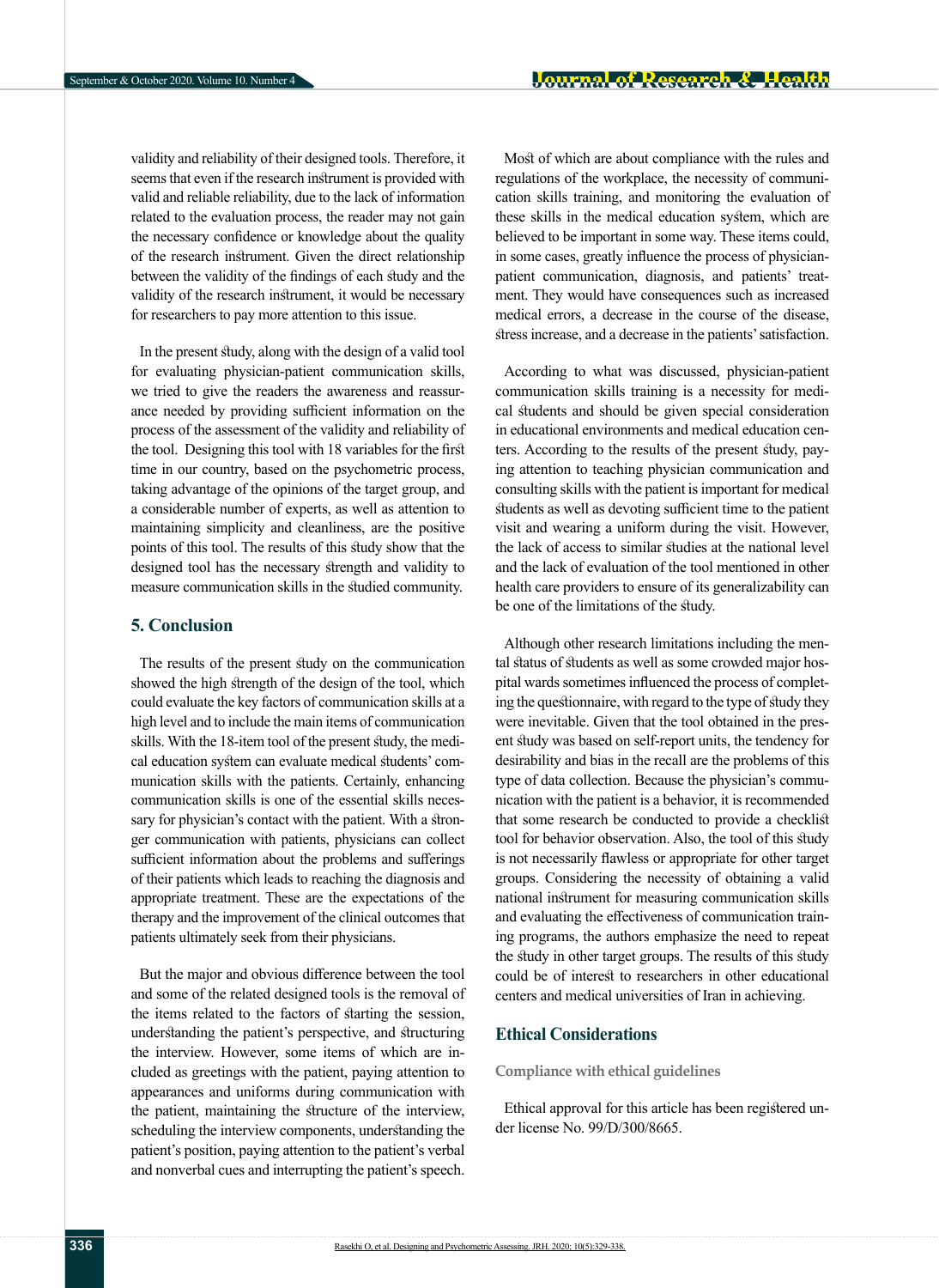### **Funding**

 The present paper was extracted from the MSc thesis of the first author, Department of Health Education, School of Health, Guilan University of Medical Sciences, Rasht, Iran, and approved by the Board of Graduate Education of the Virtual College of Tehran University of Medical Sciences (No.18-551-1030).

#### **Authors' contributions**

All authors contributed in preparing this article.

**Conflict of interest**

The authors declared no conflict of interest.

#### **Acknowledgments**

The authors would like to thank to the professors and the authorities of the Medical Faculty of Guilan University for their guidance and support, and all the partners working in the educational unit of medical education centers of Guilan University of Medical Sciences and the interns contributed in the present study.

#### **References**

- <span id="page-8-0"></span>[1] Wilkinson S, Roberts A, Aldridge J. Nurse-patient communication in palliative care: An evaluation of a communication skills programme. Palliat Med. 1998; 12(1):13-22. [[DOI:10.119](https://doi.org/10.1191/026921698675034697) [1/026921698675034697](https://doi.org/10.1191/026921698675034697)] [\[PMID](https://www.ncbi.nlm.nih.gov/pubmed/9616455)]
- <span id="page-8-1"></span>[2] Mullan BA, Kothe EJ. Evaluating a nursing communication skills training course: The relationships between self-rated ability, satisfaction, and actual performance. Nurse Educ Pract. 2010; 10(6):374-8. [[DOI:10.1016/j.nepr.2010.05.007](https://doi.org/10.1016/j.nepr.2010.05.007)] [[PMID\]](https://www.ncbi.nlm.nih.gov/pubmed/20541974)
- [3] Attari Moghadam J, Mokhlespour S, Valizadeh M, Momtazi S, Sharifi F, Ghodrati S, et al. [Teaching "doctor-patient relationship" to the medical student: Assessment of knowledge and satisfaction (Persian)]. J Med Educ Dev. 2010; 3(4):26-33. <http://zums.ac.ir/edujournal/article-1-37-en.html>
- <span id="page-8-2"></span>[4] Kurtz SM, Silverman JD. The Calgary-Cambridge referenced observation guides: An aid to defining the curriculum and organizing the teaching in communication training programmes. Med Educ. 1996; 30(2):83-9. [\[DOI:10.1111/j.1365-2923.1996.tb00724.x](https://doi.org/10.1111/j.1365-2923.1996.tb00724.x)] [\[PMID](https://www.ncbi.nlm.nih.gov/pubmed/8736242)]
- <span id="page-8-3"></span>[5] Kuehl SP. Communication tools for the modern Doctor bag. Physician patient communication Part 1: Beginning of a medical interview. J Community Hosp Intern Med Perspect. 2011; 1(3):8428. [[DOI:10.3402/jchimp.v1i3.8428](https://doi.org/10.3402/jchimp.v1i3.8428)] [\[PMID\]](https://www.ncbi.nlm.nih.gov/pubmed/23882333) [[PMCID\]](http://www.ncbi.nlm.nih.gov/pmc/articles/PMC3714039)
- <span id="page-8-4"></span>[6] Shives LR. Basic concepts of psychiatric-mental health nursing. New York: Lippincott Williams & Wilkins; 2008. [https://](https://books.google.com/books?id=3gA4ncoe3gYC&dq) [books.google.com/books?id=3gA4ncoe3gYC&dq](https://books.google.com/books?id=3gA4ncoe3gYC&dq)
- <span id="page-8-5"></span>[7] Smith RC, Greenbaum DS, Vancouver JB, Henry RC, Reinhart MA, Greenbaum RB, et al. Psychosocial factors are as-

sociated with health care seeking rather than diagnosis in irritable bowel syndrome. Gastroenterology. 1990; 98(2):293-301. [[DOI:10.1016/0016-5085\(90\)90817-K\]](https://doi.org/10.1016/0016-5085(90)90817-K)

- <span id="page-8-6"></span>[8] Little P, Everitt H, Williamson I, Warner G, Moore M, Gould C, et al. Observational study of effect of patient centredness and positive approach on outcomes of general practice consultations. BMJ. 2001; 323(7318):908-11. [\[DOI:10.1136/](https://doi.org/10.1136/bmj.323.7318.908) [bmj.323.7318.908](https://doi.org/10.1136/bmj.323.7318.908)] [\[PMID\]](https://www.ncbi.nlm.nih.gov/pubmed/11668137) [[PMCID](http://www.ncbi.nlm.nih.gov/pmc/articles/PMC58543)]
- <span id="page-8-7"></span>[9] Greco M, Spike N, Powell R, Brownlea A. Assessing communication skills of GP registrars: A comparison of patient and GP examiner ratings. Med Edu. 2002; 36(4):366-76. [[DOI:10.1046/j.1365-2923.2002.01175.x](https://doi.org/10.1046/j.1365-2923.2002.01175.x)] [\[PMID](https://www.ncbi.nlm.nih.gov/pubmed/11940178)]
- <span id="page-8-8"></span>[10] Zamani AR, Shams B, Moazzam E. [Communication skills training for physicians as a strategy for enhancing patients' satisfaction: A model for continuing education (Persian)]. Iran J Med Educ. 2004; 4(1):15-22.<http://ijme.mui.ac.ir/article-1-6-en.html>
- <span id="page-8-9"></span>[11] McGilton K, Robinson HI, Boscart V, Spanjevic L. Communication enhancement: Nurse and patient satisfaction outcomes in a complex continuing care facility. J Adv Nurs. 2006; 54(1):35-44. [[DOI:10.1111/j.1365-2648.2006.03787.x\]](https://doi.org/10.1111/j.1365-2648.2006.03787.x) [[PMID](https://www.ncbi.nlm.nih.gov/pubmed/16553689)]
- <span id="page-8-10"></span>[12] Fallowfield L, Jenkins V, Farewell V, Solis-Trapala I. Enduring impact of communication skills training: Results of a 12-month follow-up. Br J Cancer. 2003; 89(8):1445-9. [[DOI:10.1038/sj.bjc.6601309](https://doi.org/10.1038/sj.bjc.6601309)] [\[PMID\]](https://www.ncbi.nlm.nih.gov/pubmed/14562015) [[PMCID](http://www.ncbi.nlm.nih.gov/pmc/articles/PMC2394345)]
- <span id="page-8-11"></span>[13] Van Der Merwe JV. Physician-patient communication using ancestral spirits to achieve holistic healing. Am J Obstet Gynecol. 1995; 172(4):1080-7. [\[DOI:10.1016/0002-](https://doi.org/10.1016/0002-9378(95)91467-6) [9378\(95\)91467-6](https://doi.org/10.1016/0002-9378(95)91467-6)]
- <span id="page-8-12"></span>[14] Parry R. Are interventions to enhance communication performance in allied health professionals effective, and how should they be delivered? Direct and indirect evidence. Patient Educ Couns. 2008; 73(2):186-95. [\[DOI:10.1016/j.](https://doi.org/10.1016/j.pec.2008.05.029) [pec.2008.05.029](https://doi.org/10.1016/j.pec.2008.05.029)] [\[PMID\]](https://www.ncbi.nlm.nih.gov/pubmed/18768287)
- <span id="page-8-13"></span>[15] Silverman J, Kurtz SM, Draper J. Skills for communicating with patients. Oxford: Radcliffe Pub; 2005. [https://www.](https://www.worldcat.org/title/skills-for-communicating-with-patients/oclc/645838251) [worldcat.org/title/skills-for-communicating-with-patients/](https://www.worldcat.org/title/skills-for-communicating-with-patients/oclc/645838251) [oclc/645838251](https://www.worldcat.org/title/skills-for-communicating-with-patients/oclc/645838251)
- <span id="page-8-14"></span>[16] Anbari Z, Godarzi D, Siros A, Mahdian F. [Design, implementation & evaluation of an educational program on improving the communication skills with patient based on WHO in interns (Persian)]. Iran J Med Educ. 2012; 12(5):308- 16. <http://ijme.mui.ac.ir/article-1-1958-en.html>
- <span id="page-8-17"></span>[17] Vakili MM, Hidarnia AR, Niknami Sh. [Development and psychometrics of an interpersonal communication skills Scale (A.S.M.A) among Zanjan health volunteers (Persian)]. Hayat. 2012; 18(1):5-19. <http://hayat.tums.ac.ir/article-1-34-en.html>
- <span id="page-8-15"></span>[18] Yaghmaie F. Content validity and its estimation. J Med Educ. 2003; 3(1):25-7. [https://sites.kowsarpub.com/jme/ar](https://sites.kowsarpub.com/jme/articles/105015.html)[ticles/105015.html](https://sites.kowsarpub.com/jme/articles/105015.html)
- <span id="page-8-16"></span>[19] Takahashi M, Tanaka K, Miyaoka H. Reliability and validity of Communication Skills Questionnaire (CSQ). Psychiatry Clin Neurosci. 2006; 60(2):211-8. [\[DOI:10.1111/j.1440-](https://doi.org/10.1111/j.1440-1819.2006.01488.x) [1819.2006.01488.x\]](https://doi.org/10.1111/j.1440-1819.2006.01488.x)
- [20] Ip WY, Chan D, Chien WT. [Chinese version of the childbirth self-efficacy inventory (Persian)]. J Adv Nurs. 2005; 51(6):625-33. [[DOI:10.1111/j.1365-2648.2005.03548.x](https://doi.org/10.1111/j.1365-2648.2005.03548.x)] [\[PMID](https://www.ncbi.nlm.nih.gov/pubmed/16129013)]